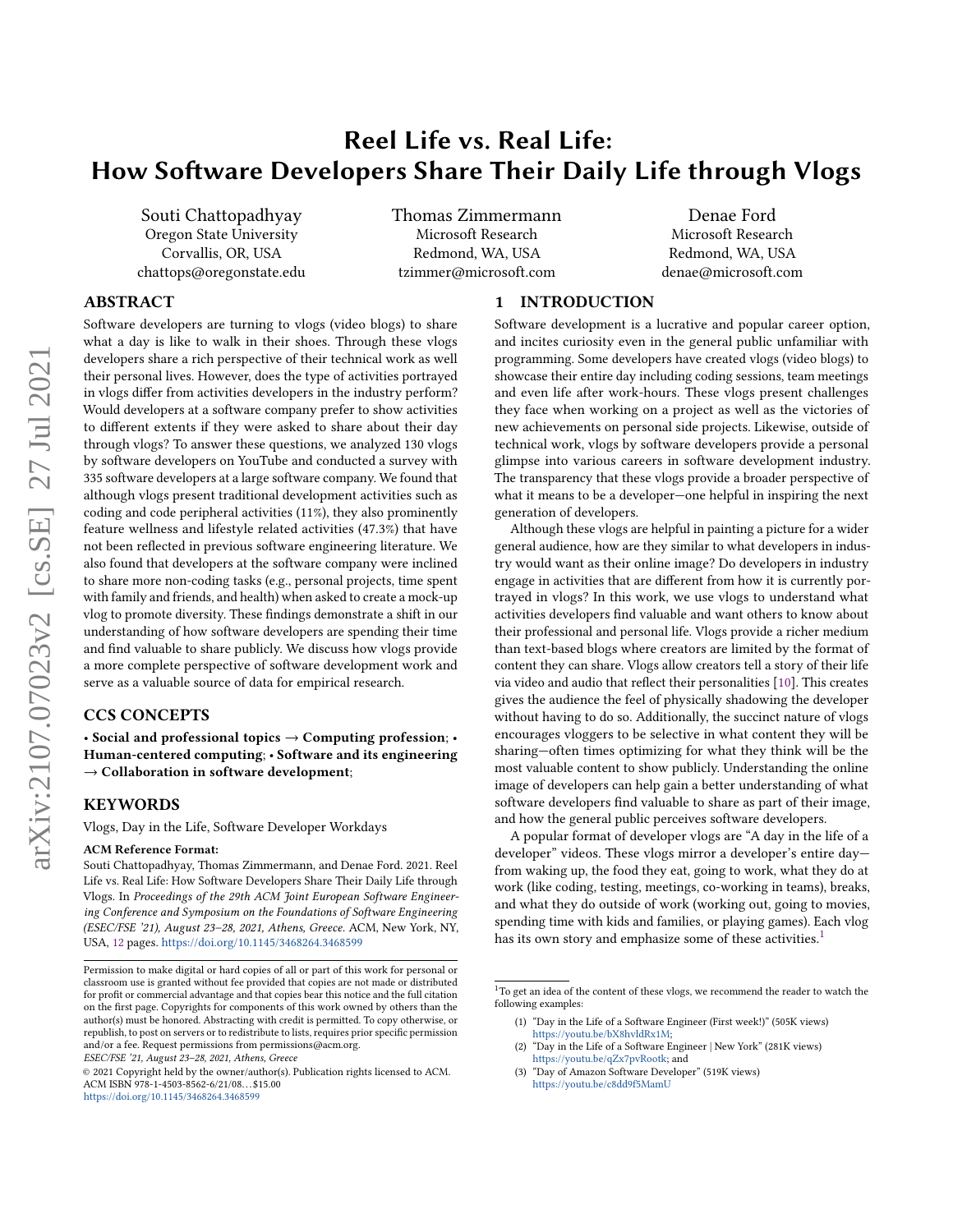To identify how developers would present their day, we conducted a mixed-methods study with two populations of software developers: 1) those who vlog and 2) those from a large software company (Section [3\)](#page-1-0). First, we analyzed vlogs from 130 "day in the life of a software developer" videos on YouTube. Then we qualitatively analyzed these activities in these videos and the percentage of time spent in each activity. To understand how this distribution of time spent in videos differs between the two populations of developers, we designed and conducted survey at a large software company. We received responses from 335 developers. In this survey we included questions about the time spent in specific activities, frequency of what they would show in a pretend vlog, and activity usage on social media platforms.

The results of our study demonstrate a fuller perspective of the life of a software developer (Section [4\)](#page-3-0). We find that in addition to coding and peripheral coding tasks like debugging, software vloggers spend a significant amount of time spent on non-work related elements of life such as lifestyle, spending time with loved ones, and dedicating time to health. In contrast, large software company developers (LSC developers) overall reported that they would present less time showcasing these activities and reported that would dedicate more time problem solving tasks and coding-related work. We also find that the percentage of how much of the non-code related activities varied based on the motivation for creating the mock-up vlog. For example, LSC developers who were presented with the motivation of supporting diversity found it valuable to show more content on personal projects, interactions with family and friends, personal brand, and health. From these findings, we discuss (Section [5\)](#page-7-0) how we can operationalize this new understanding of how developers spend their time and provide implications for how vlogs can be used as a dataset for understanding a range of developer perspectives, and various insights that developers, managers, and the SE community can gain from them.

#### 2 RESEARCH QUESTIONS

To understand a broader perspective of how software developers, work we designed a study guided by three research questions:

- RQ1 How do software vloggers present their daily routine in vlogs? Similar to a study of shadowing developers, vlogs by developers on YouTube provide a rich source of data on how developers present their daily routines. But vlogs allow developers to control their own narrative and online avatar, thus giving a peek into their ideal life. Through this research question, we wanted to understand how developers portray their image through the different activities shown in their vlogs that characterizes their day and, in essence, themselves. Through qualitative analysis of 130 vlogs from developers, we categorize daily activities and respective screen-time representing the activities.
- RQ2 How do industry developers self report their time spent in similar activities? Next, we wanted to understand how much time developers spend in reality across these activities through a survey of 335 developers in a large company. We further investigate the differences in the real time spent and the screen-time dedicated for activities and it's implications on software developer companies.

RQ3 What would industry developers find valuable to be presented about their daily life? Finally, to learn about the differences and diversity in what developers find valuable to portray their identify, we ask the developers from the company about how they would make vlogs. Through this analysis, we identify the impact of diversity and motivation on what aspect developers find valuable.

## <span id="page-1-0"></span>3 METHODOLOGY

To answer the research questions, we conducted a mixed-methods study of analyzing data of software developers online (Section [3.1\)](#page-1-1) and data from a survey among developers who work at a large software development company (Section [3.2\)](#page-2-0). All study materials can be found in supplemental materials [\[44\]](#page-11-1).

## <span id="page-1-1"></span>3.1 Gathering Public Developer Presentation Through Vlogs

To gather, how developers portray themselves publicly, we collected and analyzed vlog (video blog) data from YouTube, which is a popular online video-sharing platform. We focused on videos that are specifically about the day in the life of software engineers. For the analysis, we identified 130 vlogs with a total length of 1,070 minutes and over 35 million views.

3.1.1 Data Collection. We searched YouTube to identify an initial set of 163 vlogs using a stratified sampling method to represent countries/regions with a strong developer presence. We identified the initial set of videos through YouTube search using a combination of keywords with 'developer life', 'day in life', 'day in life + software engineer'. Resulting videos represented developers from North & South America and Europe. To extend the representation to Asia, we conducted a focused search by adding South Korea, Japan, and India to our keywords. The resulting search also captured developer vlogs from other Asian countries like Singapore, Bangladesh, and China. We further identified 8 more videos through snowballing from (1) YouTube recommendations that revealed vlogs that were not part of the initial sample, and (2) other vloggers mentioned in our sample of vlogs.

Our final sample consisted of 130 videos after excluding 33 videos from initial analysis (6 videos not in English, 14 videos captured more than once, 7 videos not by real developers as per the description in their channel, and 6 videos were different kinds like a recorded conference talk. Throughout the rest of the papers we reference these vlogs as V1-V130.

3.1.2 Data Preprocessing. To analyze the breadth of the videos, we manually identified and compiled standard YouTube metadata from each videos including the date of upload, length of the video, location, subscriber count, view count, likes and dislikes count, and the number of comments. All 130 videos were uploaded within the last 4 years (January, 2016 - May, 2020); and are from 113 distinct developers. 103 videos were uploaded by men, 24 videos by women (1 featuring a couple, and 2 other videos we couldn't determine the gender). We should note the genders reported are in fact perceptible gender and are only determined to report the breadth of vloggers in our sample. These vlogs come from 21 countries across the four continents of North and South America, Europe, and Asia. The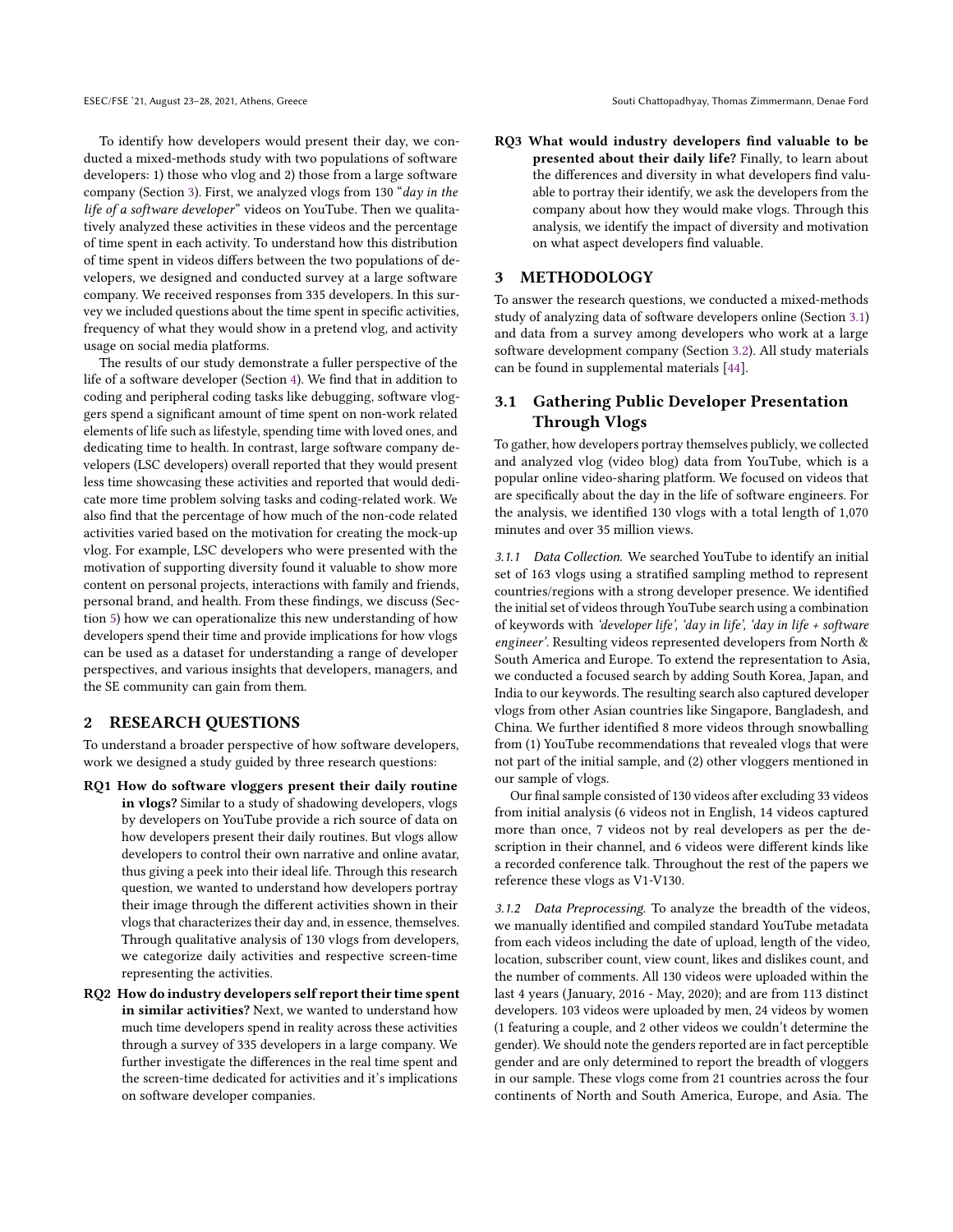countries with the most videos were USA, UK, Canada, India, and South Korea. The average length of the videos is 8.23 minutes, which is comparable to the typical length of YouTube videos [\[18\]](#page-10-1).

To determine the reach of the vlogs, we analyzed the metadata associated with viewer engagement. Information within these vlogs reach a large audience. On average, each vlog had 270,800 views  $(min = 83, max. = 7.131 million)$ . Combined, these vlogs had 35 million views. It is difficult to report demographics of the viewers since YouTube does not publicly provide any statistics about the viewers.

<span id="page-2-2"></span>3.1.3 Data Analysis. To answer how software vloggers present their daily routine in vlogs (RQ1), the first author transcribed the videos and assigned descriptive codes (labels/short phrases) [\[40\]](#page-11-2) to the various topics covered by vloggers as well as the activities they show as part of their everyday life. In the transcripts, for each activity the start and end times in the video were recorded as well. We refer to the time an activity is shown in a video as vlog time. Note that the vlog time is different from the actual time a developer spends on activity throughout their day (see the discussion in Section [5\)](#page-7-0). The first author recorded a total of 1135 activity codes across the videos. All three authors then collaboratively reorganized these codes and performed selective coding [\[40\]](#page-11-2) by grouping related topics into stand-alone thematic concepts. The authors met multiple times over the next few weeks merging, splitting, and reorganizing the topics to identify the themes that describe "what is a developer's life about" as expressed in the vlogs.

To analyse the different motivation(s) behind each vlog, the authors identified three motivations based on the prominent message of the vlog. First, developers in 29 videos were motivated to build and expand their own personal network and ventures which included promoting themselves or their companies[V14], the products they built, and other projects they engaged in like podcasts, talk shows etc. Second, in 30 vlogs, developers wanted to promote gender, race and ethnic diversity in software engineering and other computing fields by encouraging and associating with movements and events like #womenintech, "chick-tech", "Black-GirlsCode" [V78]. And finally, in 94 vlogs, developers were motivated to create awareness about software engineering as a career choice by discussing how to pursue careers in computing, what expectations should people have about lifestyle and work, and the comforts and adjustments of pursuing a career in computing [V18].

#### <span id="page-2-0"></span>3.2 Software Company Developer Survey

To gather a perspective from a traditional experience of software developers, we designed and distributed a survey within a large software company. We conducted a survey with 335 developers at a large software company (LSC) to understand the common activities they engage in throughout the day. Developers who post vlogs are more diverse in terms of job roles and types compared to the population of developers that researchers typically study. Through the survey, we compare our understanding of how developers spend time on different activities at work and beyond with our current knowledge of the various developer activity studies. We will refer to the developers at this large software company from our survey as LSC developers throughout this paper.

3.2.1 Survey Design. The survey focused on the online presence of software developers. Several questions were centered around a list of 14 activities that developers do during a day in their life. The list of 14 activities was curated from the ten categories of activities that were identified in the vlogs (discussed in Section [4.1\)](#page-3-1). From the ten categories, we enumerated 14 different activities in the survey by splitting big categories such as "Health, Workout, Lifestyle" into separate activities, and we combined a few activities to better align and facilitate comparisons with activities that have also been identified in research related to developer workdays.

The survey consisted of three parts. The first part consisted of demographic questions, including questions about general social media usage. The second part asked developers how much time do they spend doing each activity, and then how much time they think "other developers" spend doing each of those activities  $2$  Finally, the third part asked developers that if they were to shoot a video of their daily life for a vlog, which of activities would they show the same, less, or more than their usual day.

Question: "Typically, in any day of your life, how much time do you spend doing these activities?" We asked developers to estimate the the time spent in the 14 different activities on a "typical day". For each of these activities, developers could choose one of the following time intervals: None, < 15 mins, 15 − 29 mins, 30 mins  $-1$  hour, between  $1 - 2$  hours,  $2 - 4$  hours, and  $> 4$  hours.

Question: "You and your team are working on a video about "A day in the life of a software engineer". Through the video, you want to (build and expand your personal brand | create awareness about software engineering as a career choice | promote diversity in software engineering). Compared to how frequently these activities occur in your life, how would you show these activities in the video?"

This question about a "mock-up vlog" draws from study design techniques in participatory design research [\[22\]](#page-10-2). We included the question to collect bespoke, anticipatory experiences of what developers would be interested in sharing in their vlog. Asking about the content they would show and the relative duration provides us with an understanding of what developers find valuable and feel comfortable showcasing about the developer life publicly.

Developers were randomly assigned one of the three motivations to shoot the video: personal brand (112 developers), creating awareness (117) and promoting diversity (106). These three motivations were identified from the analysis of the 130 YouTube videos as the main reasons behind why developers post their "day in the life" vlogs.

3.2.2 Survey Distribution. The developers were identified from a multinational company's internal address book contacts through their job roles. The survey was distributed through a personalized email invitation which included a link to the anonymous survey. After completion of the survey, respondents could enter a sweepstakes to win one of four USD \$100 gift cards. The survey was sent to 1,500 people, of which 335 people responded (response rate of 22.3%, comparable to other surveys in software engineering [\[42\]](#page-11-3)).

The demographics of the respondents were as follows. Age. 15% were 18-24 years, 28% were 25-29 years, 20% were 30-34 years, and

<span id="page-2-1"></span> $^2\mathrm{The}$  analysis comparing the how much time developer think they spend on an activity and how much they think colleagues spend is included in the supplemental material [\[44\]](#page-11-1).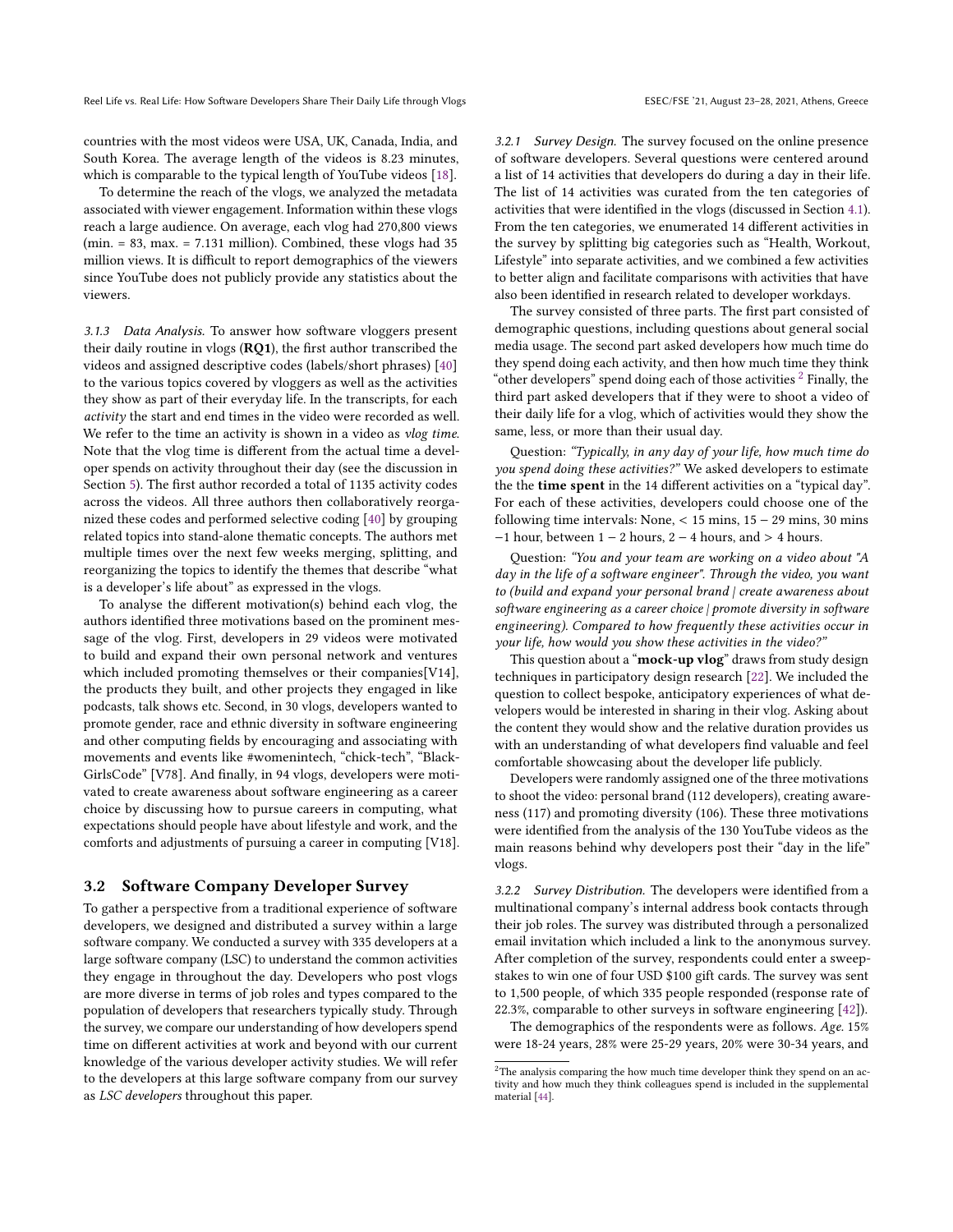28% were 35 - 44 years, and 9% were 45 years or older. Gender. 6% identified as a woman, 79% as a man, and 1% as non-binary / gender diverse, and 4% preferred not to answer. Social media usage. Of the respondents, 68% had previously watched YouTube videos related to "developers" or "software development". The social media platforms used the most were LinkedIn (81% of respondents), YouTube (79%), Facebook (61%), Instagram (47%), and Twitter (42%). Developers used the social media platforms mainly to browse through others' posts (74%), stay updated about colleagues and people they know (66%), and to network with others (51%). They also used social media to share technical skills and career advice (24%) and build personal brands (14%).

<span id="page-3-2"></span>3.2.3 Data Analysis. To answer RQ2 and RQ3, we report and compare descriptive statistics in Sections [4.2](#page-6-0) and [4.3.](#page-6-1) To compare how different motivations change the activities that developers would show more prominently in vlogs, we performed Fisher Exact Value tests for each activity and motivation.

3.2.4 Key Terminology. To answer our research questions, we compare software developer experiences from vlogs and at a large software company. Below we provide the descriptions for key terms used for the comparisons in this paper:

- Vlog refers to the 130 YouTube videos (RQ1).
- Vlog time refers to the time an activity is shown in a video in the analysis of the YouTube videos (RQ1).
- Reported time refers to the time LSC developers spend on an activity based on self-reported data from the survey (RQ2).
- mock-up vlog refers to the videos that LSC developers "created" as part of the participatory design question in the survey (RQ3).

#### <span id="page-3-0"></span>4 RESULTS

We answer three research questions by expanding data analysis described in Sections [3.1.3](#page-2-2) and [3.2.3.](#page-3-2)

# <span id="page-3-1"></span>4.1 How do software vloggers present their daily routine in vlogs? (RQ1)

To better understand how developers present themselves online, we analyze existing self-presentations in the form of vlogs. From our qualitative analysis process outlined in Section [3.1.3,](#page-2-2) we found 10 prominent activity categories as presented in Table [1.](#page-3-3) Next we describe the 10 categories.

Code sessions (63 videos, 11.1% vlog time): As anticipated, developers present themselves doing code and peripheral coding tasks as part of their work in the vlogs. There are various strategies to show coding, mostly this features as a timelapse of the coding session with their screens blurred. Once developers identify the task they will work on [described in managing work], they need to familiarize themselves with the relevant artifacts and code. They either learn the concepts upfront like "authentication"[V36], or they learn as they work on the task which includes implementing, testing [V14, V71], debugging [V27], running and building as well as releasing and deploying code to provide new features or fix bugs [V33, V123]. They also show activities such as reading concepts

<span id="page-3-3"></span>Table 1: The activity categories from the analysis pf the 130 vlogs. The activities of each category used in the survey are indicated in  $\rightarrow$  blue text.

ို

鳫

€

| <b>CODE SESSIONS</b><br>$(63 \text{ VIDEOS})$                                                                                                                                                                                                                                                                                                                             |  |  |
|---------------------------------------------------------------------------------------------------------------------------------------------------------------------------------------------------------------------------------------------------------------------------------------------------------------------------------------------------------------------------|--|--|
| Working on code, and related activities like debugging, testing, and<br>checking code into repository. Outside the editor, consulting external<br>sources to problem-solve and reviewing code from juniors.                                                                                                                                                               |  |  |
| $\rightarrow$ Coding: Coding and reviewing (your or others') code $\rightarrow$ Peripheral coding tasks:<br>Code related activities (like testing, refactoring, debugging, documentation etc.) $\rightarrow$ Prob-<br>lem solving: Investigating and designing a solution to a problem                                                                                    |  |  |
| <b>UNSPECIFIED WORK</b><br>$(54$ VIDEOS)<br>Parts of video capturing developers at work without specifically<br>disclosing the activities or codes, tools etc. Typically a time-lapse<br>recording of the workspace.                                                                                                                                                      |  |  |
| $(19 \text{ VIDEOS})$<br><b>ADMINISTRATIVE TASKS</b><br>Preparing for and conducting interviews, mentoring interns and<br>$\Xi_{\text{min}}$ intervals and discussing with designers and architects. For<br>freelance and remote developers, logging work time and handling<br>clients.<br>Administrative work: Doing administrative tasks like scheduling and organizing |  |  |
| events and meetings $\rightarrow$ <b>Mentoring</b> : Mentoring and helping others around you                                                                                                                                                                                                                                                                              |  |  |
| Managing work/Planning the day<br>(34 videos)<br>Organizing their workday on paper or apps, working with project<br>l•• management software like JIRA.                                                                                                                                                                                                                    |  |  |
| $\rightarrow$ Organize: Finding and using apps to increase productivity, make collaboration easier,<br>organizing your day etc.                                                                                                                                                                                                                                           |  |  |
| <b>MEETINGS</b><br>$(65 \text{ VIDEOS})$<br>Attending and leading various meetings, presenting demonstrations<br>in some meetings.                                                                                                                                                                                                                                        |  |  |
| → Meetings: Having meetings (planned or unplanned) and hallway chats                                                                                                                                                                                                                                                                                                      |  |  |
| $(41$ videos)<br><b>COLLABORATION</b>                                                                                                                                                                                                                                                                                                                                     |  |  |
| Working with immediate team members, designers, marketing team<br>∄ etc. Communicating with co-workers either in-person or through<br>emails and messages.                                                                                                                                                                                                                |  |  |
| > Networking: Networking with people outside of circle, building your personal brand<br>→ Messaging: Talking to colleagues through video calls, emails and messages                                                                                                                                                                                                       |  |  |
| LEARNING<br>$(12 \text{ VIDEOS})$                                                                                                                                                                                                                                                                                                                                         |  |  |
| Discussing techniques to learn skills, working on online courses on<br>Udemy, CodeAcademy etc.                                                                                                                                                                                                                                                                            |  |  |
| <b>HOBBIES AND SIDE PROJECTS</b><br>$(35 \text{ VIDEOS})$<br>Working on various technical projects (like building games and<br>applications) and non-technical projects (like running a bakery,<br>photography) outside of work hours, volunteering and teaching at<br>welfare organizations.                                                                             |  |  |
| $\rightarrow$ Personal projects: Working on your personal projects (game/app development, home<br>improvement, music production, anything you are passionate about)                                                                                                                                                                                                       |  |  |
| <b>SOCIAL ACTIVITIES</b><br>$(37 \text{ VIDEOS})$<br>Spending time with family and kids at home, or with friends at social<br>events or recreational sports.<br>$\rightarrow$ Social: With friends and family (game night, social hours, trips etc.)                                                                                                                      |  |  |
| HEALTH, WORKOUT, LIFESTYLE<br>$(100 \text{ VIDEOS})$                                                                                                                                                                                                                                                                                                                      |  |  |
| $\frac{1}{2}$ Working out or engaging in physical training, maintaining healthy<br>$\omega$ and abundant food intakes, taking short breaks or light community<br>games. Also practicing yoga, different mindfulness practices, and                                                                                                                                        |  |  |
| doing regular tasks like groceries and laundry.<br>$\rightarrow$ Lifestyle: Lifestyle related activities (browsing through gadgets and technology,<br>spending on home improvement and accessories, planning and travelling) $\rightarrow$ Health:<br>Health related activities (workout, meditation) $\rightarrow$ Breaks: Taking breaks in between work                 |  |  |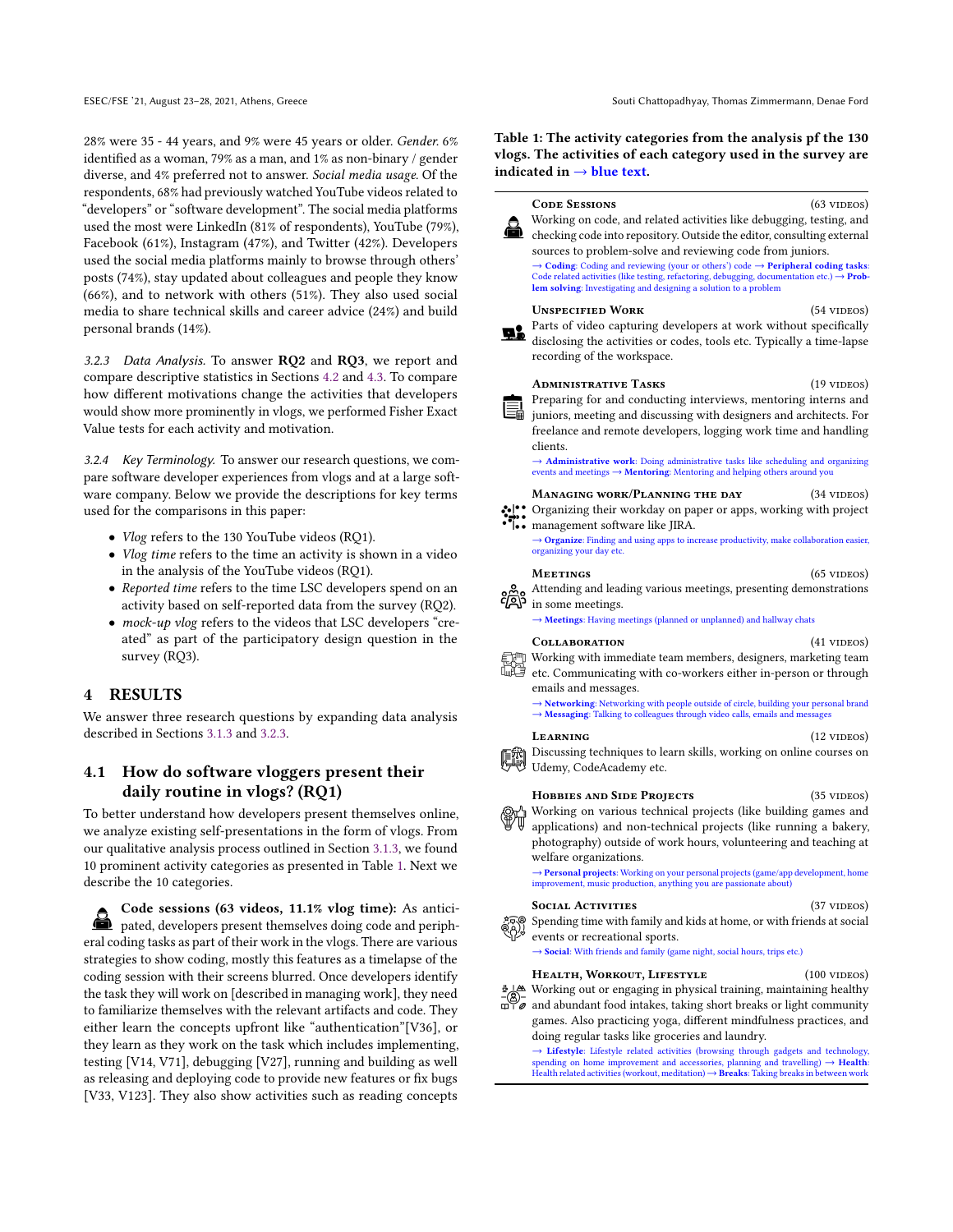Reel Life vs. Real Life: How Software Developers Share Their Daily Life through Vlogs ESEC/FSE '21, August 23-28, 2021, Athens, Greece

related to a task [V3, V127], designing and sketching out the solution [V52], searching solutions on Stack Overflow or GitHub [V17, V78], and working with repositories [V44].

When not directly implementing, developers review code which "basically is a commit that somebody submitted and they are sent for review in our team just to figure out if there are any mistakes and errors that happen in the code." [V8]. Code reviews feature frequently in the videos. Sometimes, code reviews are high priority tasks [V27]. Videos also showed reviewing pull requests from other teams [V27], interns [V18], and junior members of the team. As a senior software engineer put it, "this is how I spends 60% of  $m\gamma$  time" [V104].

Unspecified work (54 videos, 8.6% vlog time): Developers in 54 videos did not specify what work they did within their office due to company policies or just privacy preference. During these times, the camera was usually left on and it captured a timelapse footage of the developer at their desk/office, typically showing the developers' face or scenery outside the window.

Administrative Tasks (19 videos, 2.0% vlog time): Con-冒 trary to belief, coding makes only a part of the activities. A developer reports "in terms of time I spend actually in the editor, I don't think it's that much. Maybe a couple hours per day" [V77]. Vlogs show developers spend time interviewing potential employees. For example, a tech lead of the company was "interviewing [today] for an on-site interview for general tech. I'm not film this. That's obviously not appropriate" [V5]. After the interviews, he goes on to give an update that he had "debriefs for two different interview candidates, discuss feedback with the other interviewers so that took up an hour of my afternoon." [V116] shows how developers need to prepare for interviews they have to conduct, in his case it was the next day.

Developers also meet often with interns and discuss their assignment and progress [V13, V49]. Administrative tasks become part of developer job, as you grow you also start to manage some people and mentor some people and look after small to mid-size teams. Every engineer inevitably is gonna do a little bit of management [V97]. Once developers switch over to management roles, they spend time creating and assigning tasks, meeting with designers and architects to finalize designs, writing specification requirements for products [V107], and other documentation like manuals outlining administrative tasks that describe policies and procedures that affect day-to-day operations of the team [V111].

Vlog also show administrative tasks like freelance developers need to manage their own clients and projects, and do additional administrative work like recording and reporting their own time [V44], sending out invoices for their work [V9], and reporting status of their work [V44].

Managing work/Planning the day (34 videos, 3.2% vlog time): These snippets contain developers organizing their workday on paper journals [V99] or application like OmniFocus [V30] to make plan the day and make ToDo list, scheduling time for certain activities and estimating time [V66]. Developers who worked freelance used this time to manage clients, and developers at a company dealt with JIRA [\[12\]](#page-10-3) or other project management software. Usually developers start their day with these activities. However, few of them organize their next day before going to sleep

[V2], while some use this time to reflect on their previous day [V36]. Developers show different techniques and applications (like Notion [\[3\]](#page-10-4)) they use to plan a productive day.

Meetings (65 videos, 8.4% vlog time): Meetings were a highly featured work-specific activity. There were three types of meetings were included: status meetings, kick-off meetings, and impromptu meetings. The most common of the three were status report meetings which include daily scrum-style standups or individual check ins with a manager [V27]. These meetings provided an opportunity for developers to ask for help: "Having a stand up in the morning definitely helps with that because it gives you a chance to say 'hey I'm struggling a little bit this one can I get some help? and people are more than happy to jump in" [V31]. Project kick-off meetings provide the opportunity for new project team members "to learn exactly who else is on the team . . . to not plan work but how we want to work, what kind of meetings we want, how we want to track our work and that kind of thing" [V62]. Videos also showcased team meetings later in the project life cycle where developers collectively planned project sprints at the beginning of a project or conducted retrospective meetings at the end of a project.

Other types of meetings included unscheduled meetings prompted by a colleague stopping by their desk to clarify a task, or a sudden huddle of co-workers around a developer's code on the screen. This broad variety of meetings showcased the breadth of communication that took place within a team.

Collaboration (50 videos, 4.30% vlog time): The collaborative nature of software development was also frequently showcased in a software developer's day. Collaboration in the vlogs went beyond working with others on their immediate team, but also included working with designers, architects, marketing as well as other developers from different products. Videos included colleagues from different roles collaborating at the whiteboard where developer spent a considerable amount of time in "cross team collaboration and engagement because as a team [we] are not exactly as an island. So whatever the solution we are building and designing should be seamless with other systems" [V39].

Likewise, collaborations also occurred asynchronously through emails and communication tools like Slack [\[50\]](#page-11-4). Most vlogs showed developers beginning their workday by "looking at emails for both work and quickly for other tech stuff "[V4]. For developers in companies with teams in different countries "a lot of emails come in from Seattle or Japan or other places of the world and they're coming overnight. So every day every morning I get through a long list of things that happened, new announcements, new information, all the system alerts, the information about the metrics"[V8]. Similarly, software developers who were freelancers found themselves collaborating with other developers in share co-working spaces. In essence, regardless of affiliation to a large tech company or being a independent freelancer, developers working remotely emphasized the importance of communication. Feeling connected with their peers and clients or other stakeholders is valuable for developers to ensure meaningful progress.

Learning (12 videos, 2.0% vlog time): Videos also featured developers talking about the different approaches how they learn new technical concepts and refresh themselves on old ones. For example, videos included learning new programming languages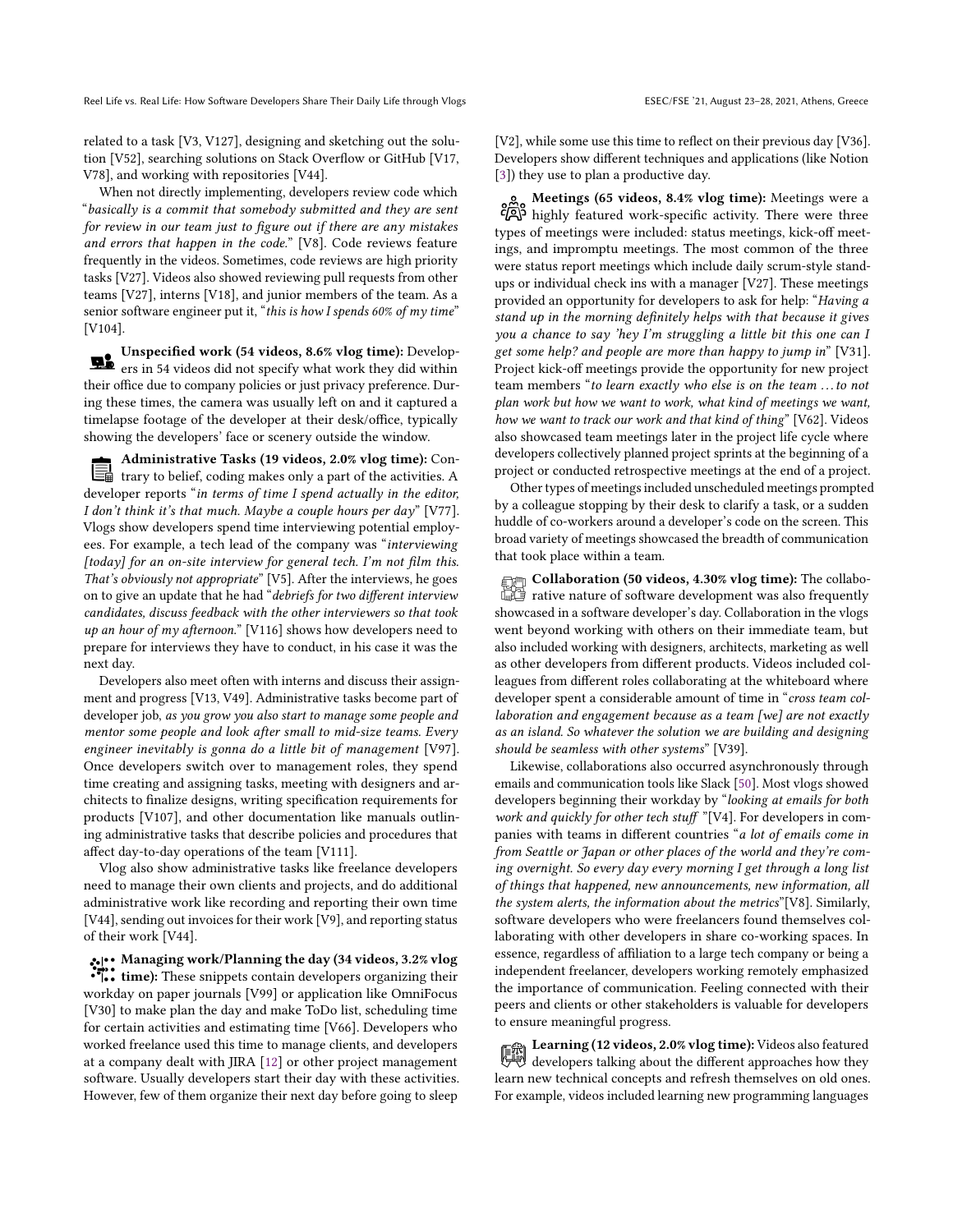like JavaScript [V112] or Redux [V130] [\[4\]](#page-10-5) and getting familiar with new machine learning paradigms. Developers described their undergoing various training exercises that last up to 3 hours once or twice a week, and can be in the form of assignments or hands-on workshops or refresher training at the end of the workday [V11], [V81], [V121]. This requirement of continuous learning was also especially important for freelancers. As V20 explains in freelance development "you switch code bases quite often and there's always a ramp up time when you're learning a new code base trying to identify the issues that you have been hired to solve." Likewise, selftaught programmers referenced using only coding platforms such as CodeAcademy [\[1\]](#page-10-6) and Udemy [\[7\]](#page-10-7) as alternatives to a traditional Compute Science degree from a university. Developers in videos also described how non-traditional course help facilitate their career transition from being a creative writer or music producer to a being a software developer.

Hobbies and Side Projects (35 videos, 5.10% vlog time): Developers and engineers talk about various creative hobbies they engage in after work hours. After-work activities include social activities like participating in beauty pageants and networking with various PR managers[V6], volunteering at local events organized by Youth At Risk programs [V79]. Others take the time to work a second job like teaching at a computer science institute in Philippines [V40]. Some other developers enjoying creative hobbies like baking for a self-run patisserie [V25], "as a photographer and a videographer" editing and taking photos and videos for events like engagement photo shoot [V16].

Developers who upload content on YouTube have to spend additional time editing videos, recording and editing voice overs, and uploading videos on YouTube. Some developers who vlog also have large number of followers on other social media platforms like Instagram [\[2\]](#page-10-8) and they invest in creating graphic design flyers and editing images about programming, software development, web development etc.

Developers also code in alternate platforms as a creative endeavor in free time like making applications using SwiftUI [\[6\]](#page-10-9) [V25], [V127], or creating games on Unity Engine [\[8\]](#page-10-10) [V33], [V47] and releasing them on App Stores and gaming platforms like Steam [\[5\]](#page-10-11). Some developers take their passion projects a notch higher and turn them into start-ups [V128, V49] and spend after work hours collaboration, planning, and coding.

Social Activities: (37 videos, 8.1% vlog time): Outside work and hobbies, developers spend their time with family and friends and discuss the importance of weaving in social time to prevent burnout. Some developers maintain a strict schedule of work and make sure to take free hours between 6-9 in the evening and "do whatever [I] want, watch TV, play games in the evening, whereas other developers show the ability to have a flexible schedule and balance work-intensive days when they leave work late at night and shorter work days for special plans like anniversaries [V98] or trips. Vlogs show developers spending time with friends through various sports (like golfing, basketball, and martial arts) and video games [V2, V77, V107, V109, V119], going out to restaurants and bars [V12] and movies [V107], playing trivia [V72], video games with friends and family or spending time with kids after their babysitter leaves [V20].

 $\frac{1}{2}$  Health, Workout, and Lifestyle: (100 videos, 47.3% vlog  $\frac{1}{\mathscr{E}}$  time): A large portion of the vlogs show various lifestyle related activities like workouts [V29, V91, healthy food recipes and eating habits. Food is an essential part of lifestyle and health, and 89 vlogs included various unique cuisines, food they can afford and enjoy at home and lunch spreads and buffet at work [V5, V117, V125].

Developers emphasize on weaving in some from of exercise, from lightweight exercises like stretching [V20] or a walk [V122], to indoor training [V74] and intensive workouts at the gym [V107, V118]. Some others train and practice areobics or various sports as a form active workouts like boxing [V9], basketball [V13] or going on a long run [V53].

Developers talk about physical health concerns they have and are commonly discussed among their co-workers like chronic back pain [V88], and also discuss various measures to take care of these health issues like using a wearable posture corrector [V112], frequently switching between sitting and standing using stand-up desks [V93], using Pomodoro techniques to take stretching breaks [V80]. Mental health concerns also features in the vlogs. "Sitting long hours in front of the desks causes tension headaches, stress" [V34] especially with "schedules that look like dumpster fires" [V72]. Developers discuss different small but effective self-care habits they use to counter the stress like "hydrating in the morning before workout" [V47], meditation [V36], taking protein shakes and supplements [V119], taking time off and going on trips [V18, V30].

Beyond these, vlogs also portray the kind of lifestyle developers lead including the types of apartments and cars they can afford [V18, V105, V72], the gadgets and equipment they use [V20, V45] or their work space setup at home, and the physical work environments (like the campus and office facilities, conference rooms, cafes & lounges, and kitchen [V23, V57, V74]. While some vlogs show the luxurious lifestyles of living in a penthouse, traveling and driving expensive cars, other vlogs focus on the "regularity" of the lifestyle which includes home made meals [V111] or doing daily house chores [V99].

Summary: About half of the vlog-time is dedicates to show activities developers perform throughout the day, most prominently coding and peripheral coding tasks like debugging, meetings, and administrative tasks.

Apart from work, a large portion of a developer's day is presented as time spent on lifestyle, health and workout (47.3% of the vlog durations) and doing social activities (8.1% of the vlog durations). Developers also presented themselves doing creative work quite often (5.1% of the vlog times).

Our distribution of mean time spent varies from existing literature as it also captures the time spent beyond work through activities like health and socio-personal life. This look beyond just work time puts a different perspective on "who is a developer"— or at least how they work.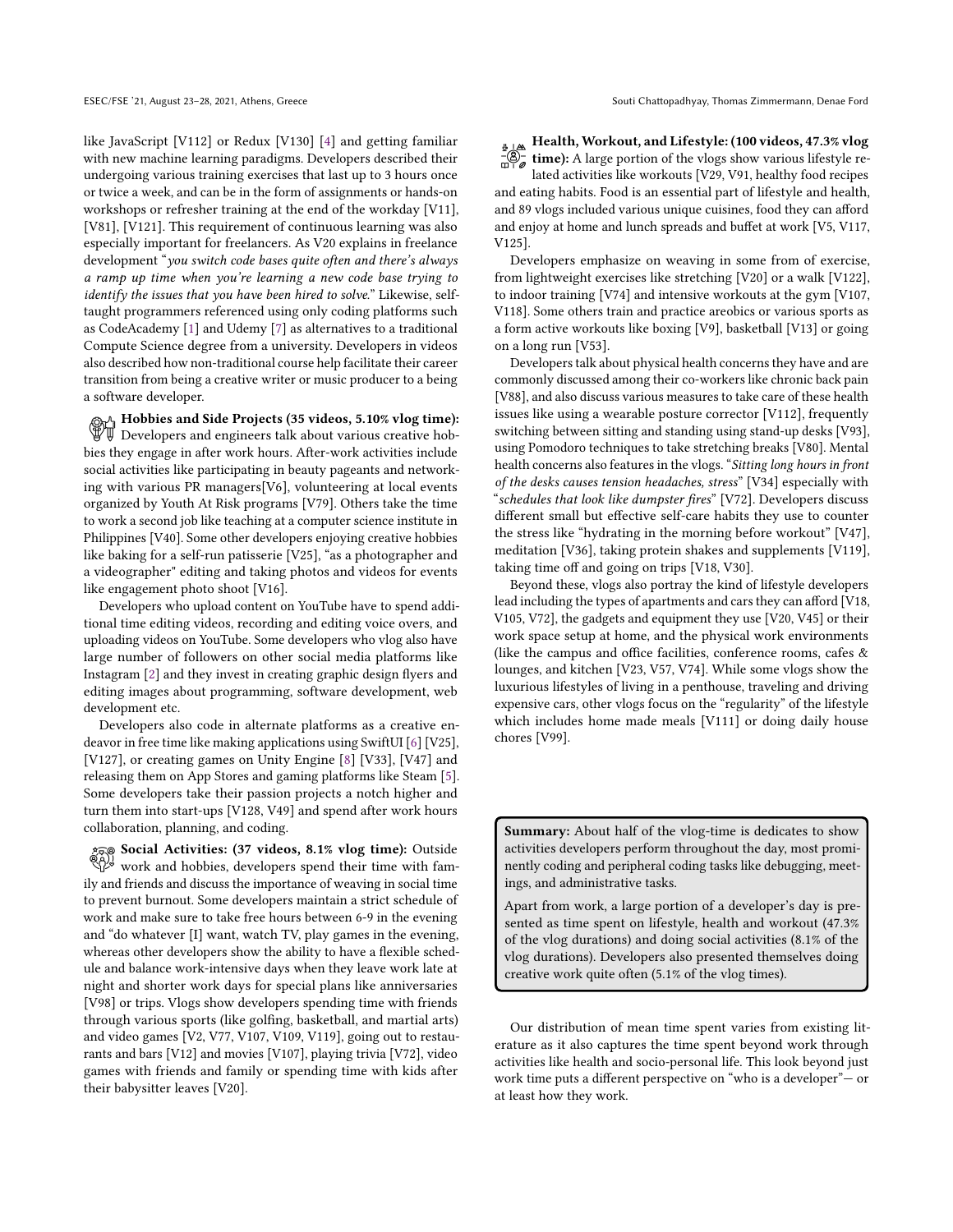eel Life vs. Real Life: How Software Developers Share Their Daily Life through Vlogs enter the state of the ESEC/FSE '21, August 23–28, 2021, Athens, Greece

<span id="page-6-2"></span>

Figure 1: Distribution of number of developers and their (interval of) time spent in each activity. Time spent is measured from none (left bars, darkest) to >4 hours (right bars, darkest). Left margin percentages show developers who chose ≤1 hour on an activity (light blue bars) and right margin percentages show those who spent > 1 hour.

### <span id="page-6-0"></span>4.2 How do industry developers self report their time spent in similar activities? (RQ2)

Figure [1](#page-6-2) presents the distribution of time spent in the 14 activities as reported by survey respondents. The x-axis reflects the percentage of respondents across time intervals and the y-axis reflects the 14 activities. The diverging stacked bar chart splits time spent into how survey respondents spent less than an hour in an activity (left side of plot) or more than an hour on an activity (right side of plot). Next, we highlight the activities with the most and least time spent as well as additional findings from this analysis.

Most Time Spent. Among all activities, industry developers spent the most time on activities directly related to work - coding (69%), coding related work (debugging, testing etc.) (80%), and problem solving (51%).

Least Time Spent. Industry developers spent the least amount of time (less than an hour) networking (97%), organizing their work day (94%), and performing administrative tasks (91%).

Outside of Coding. We found an interesting distributions. When it came to life outside of work. For instance, for how much time respondents reported spending with friends and family we found an even split: 50% reported spending less than an hour and the remaining 50% spending more than 1 hour. Likewise, for personal projects (21%), lifestyle (24%), breaks (18%), and maintaining health (17%) we found that very few developers were able to devote more than hour to these activities.

Enhanced Collaboration. We also find that developers often spent time in collaborative activities like 51% developers spending more than an hour a day in meetings and 41% on messaging. We should note that as the survey was conducted in the peak of the COVID-19

<span id="page-6-3"></span>

Figure 2: Distribution of screen-time per activity developers would dedicate in mock-up vlogs compared to the reported time they spend on each activity; developers can choose between 'Don't show at all', 'Show less frequently', 'About the same', and 'Show more frequently'. The left margin shows percentage of developers represented by the red bars, and the right margin shows those of the green bars.

pandemic this could influence their collaboration style. Developers were mostly working from home, which might affect the time spent in video call meetings and messages they exchanged.

Summary: Developers from our survey largely spend their time working on technical aspects (coding or peripheral coding tasks) of their work. However, when not working on code, their time is spent in meetings and staying connected, or mentoring co-workers.

With little time left in the day, less than 20% developers spend time on their physical or mental health, taking breaks, or to plan out their day.

# <span id="page-6-1"></span>4.3 What would industry developers find valuable to be presented about their daily life? (RQ3)

To understand what developers find valuable to share as part of their "day in life" identity, in the survey we asked LSC developers to make mock-up vlogs (refer to section [3.2](#page-2-0) for specific question). Figure [2](#page-6-3) shows a distribution of what activities the developers would dedicate 'more' or 'less' vlog-time in their mock-up vlogs compared to their reported-time.

Most developers (94%) find value in showing their problemsolving process through mock-up vlogs similar or more than their reported time. 88% developers also think its valuable to showing mentoring activities in their mock-up vlogs.

Since core technical activities (coding and code peripheral) takes up most of their reported time, developers want to capture them

ESEC/ESE '21 August 23-28 2021 Athons Grooce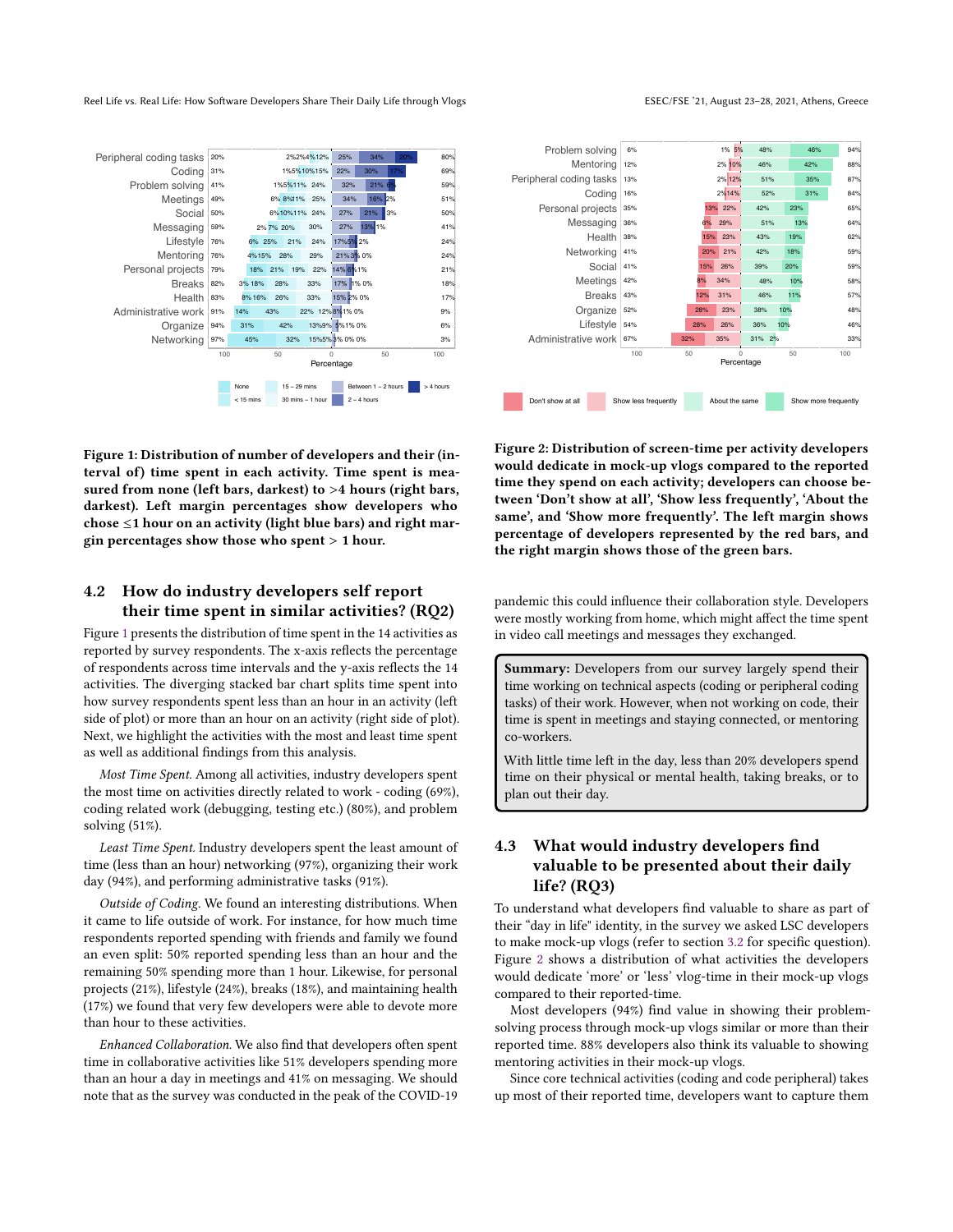<span id="page-7-1"></span>Table 2: The percentage of developers who would allot "more" screen-time to an activity compared to the real-time spent. For each column (motivation), green colored cells mark activities at least 20% developers want to allot "more" screen-time. Motivations for which an activity is statistically different from the others motivations are labelled with (\*).

| Activity                | Personal brand | Diversity    | Awareness    |
|-------------------------|----------------|--------------|--------------|
| Coding                  | 32%            | 29%          | 35%          |
| Peripheral coding tasks | 36%            | 35%          | 36%          |
| Problem solving         | 43%            | 50%          | 46%          |
| Administrative work     | 2%             | $1\%$        | 4%           |
| Mentoring               | 41%            | $56\%$ (*)   | $33\%$ (*)   |
| Organize                | 12%            | 12%          | 8%           |
| Meetings                | 6%             | $17\%$ $(*)$ | 9%           |
| Networking              | 11%            | $26\%$ (*)   | 17%          |
| Messaging               | 9%             | 17%          | 11%          |
| Personal projects       | 23%            | 30%          | $16\%$ $(*)$ |
| Social                  | 16%            | 27%          | 17%          |
| Health                  | 14%            | 22%          | 21%          |
| Lifestyle               | 11%            | 7%           | 10%          |
| <b>Breaks</b>           | 6%             | $18\%$ $(*)$ | 9%           |

in mock-up vlogs (refer to Figure [1\)](#page-6-2). 87% and 84% developer (respectively) want to dedicate similar or more vlog-time showing parts of their daily life spent in coding-related activities and coding. Additionally, 65% developers want to capture their time spent on personal projects. Other than technical activities, 64% developers want their mock-up vlogs to feature time spent in messaging co-workers and staying connected at work, networking(59%), and meetings at work (58%). They also want to emphasize the breaks they take in between work (57% developers).

Outside work, 62% developers find it worthwhile to include health related activities in their mock-up vlogs, and 59% developers want to capture their daily social interactions.

However, the activities developers want to capture more (or similar) in their mock-up vlogs are different from the activities they reported spending more time on (see Figure [1\)](#page-6-2). This can stem from the motivations behind the vlogs. To understand how motivation can affect the value of presenting an activity though vlogs, we randomly assigned a motivation scenario to the survey question "If you were to make a vlog ...". 112 developers were asked to promote personal network and value, 106 developers were to promote diversity in computing, and 117 developers to promote awareness of computing careers through their mock-up vlogs.

To understand how motivations affect what activities developers find valuable, we calculated the percentage of developers who chose to dedicate "more" screen-time compared to their real-time spent per activity. Since we already know the real-time developers spend on these activities, looking at distribution of developers wanting to capture "more" captures the relative value developers unconsciously assign when presenting themselves through vlogs.

Table [2](#page-7-1) presents the percentage distribution of developers. Developers find more activities valuable when they want to make a vlog to promote diversity, and similar activities as valuable when

making vlog to promote awareness about computing careers or promoting their personal ventures.

When motivated to promote personal value and network.  $> 30\%$ of developers want to show coding, peripheral coding related and problem solving activities through the mock-up vlogs; most developers (43%) want to dedicate more vlog-time for problem solving compared to their reported time. Mock-up vlogs will have higher dedicated time for mentoring and personal projects as 41% and 23% developers want to show these activities more compared to their daily life.

When motivated to promote diversity in computing. Developers find a lot of activities valuable when motivated to promote diversity. Mentoring is an important activity to show in these mock-up vlogs with the 56% developers interested in including it, followed by problem solving (50% developers). Other than activities at work, developers also find creative personal projects (personal project (30%) and Networking (26%)), social life (friends and family (27%)), and health related activities (22%) important activities to include in the mock-up vlog.

When motivated to promote awareness about computing careers. Most developers want to capture problem solving (46%), coding peripheral (36%), and coding (35%) activities to in mock-up vlogs. 33% developers want dedicating more vlog-time on mentoring, and 21% developers want to show health related activities more compared to their reported-time.

Summary: When asked about making a vlog, most developers find coding, coding related activities, showing problem solving, and engaging in mentoring activities valuable and want to dedicate more screen-time for these activities in the vlogs.

However, motivation behind making the vlogs affects what other activities are deemed valuable; when promoting personal brand and growth developers want to capture their time working on personal projects in the vlogs, when promoting diversity developers find it valuable to show socio-personal sides of their life, and when promoting awareness about computing careers developers want to feature their time spent in maintaining a healthy life.

#### <span id="page-7-0"></span>5 DISCUSSION

Our findings have brought together two perspectives of software developers. From RQ1, we presented an expanded understanding of the types of activities developers to in a day. Likewise, from RQ2 and RQ3 we found that similar activities would be of interest in presenting to other developers (who do not vlog) albeit at different frequencies. In this remainder of this section, we interpret our findings from our research questions to help build a more complete understanding developers identity.

In answering our research questions we found that LSC developers wanted to their vlogs to paint a not so perfect picture of what they do in practice. Next, we discuss interesting differences in how they reported spending their time in contrast with what developers wanted to display publicly in their mock-up vlog. Table [3](#page-8-0) compares the findings from Section [4.2](#page-6-0) with Section [4.3.](#page-6-1)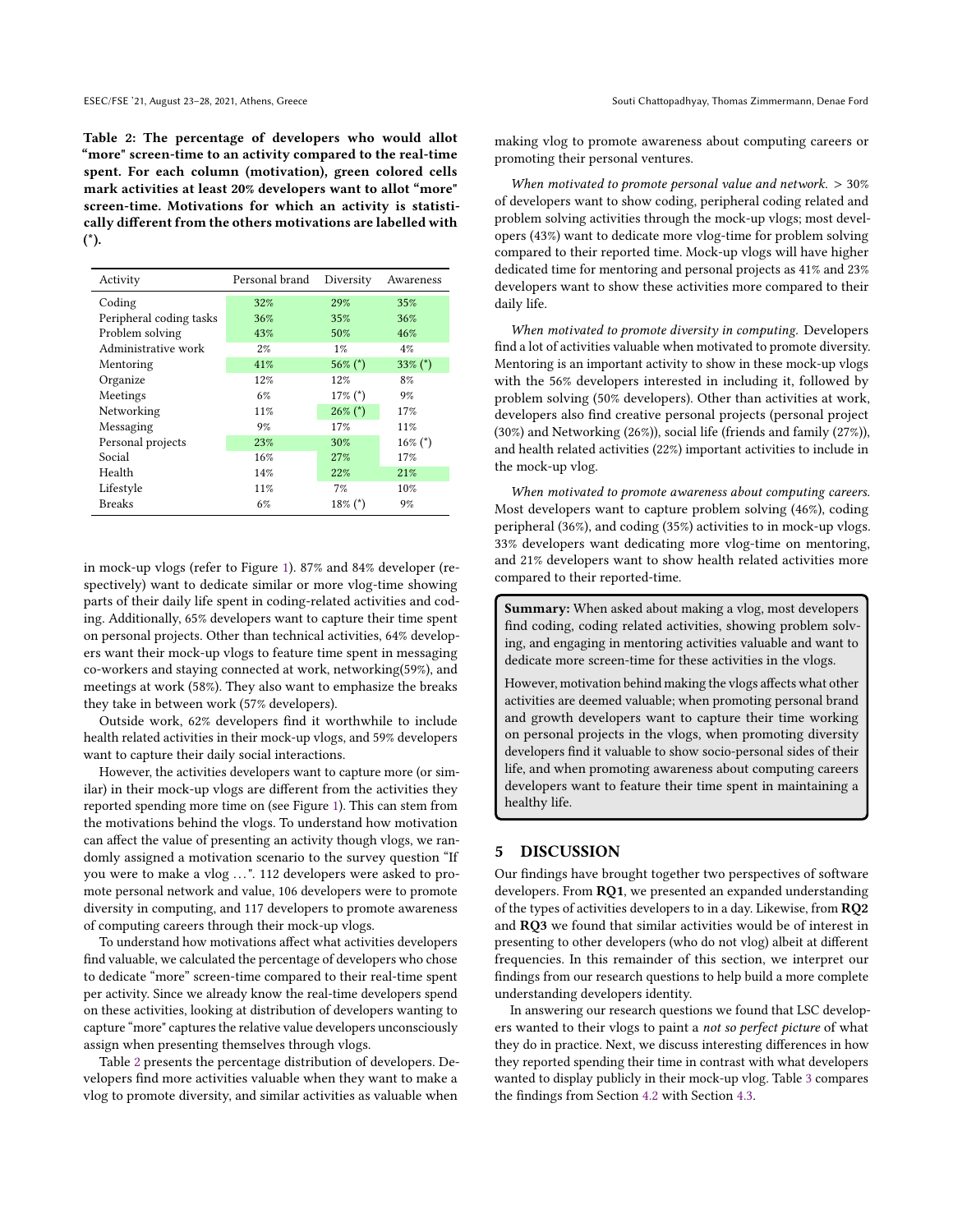Reel Life vs. Real Life: How Software Developers Share Their Daily Life through Vlogs ESEC/FSE '21, August 23-28, 2021, Athens, Greece

# 5.1 Picture (Not So) Perfect: Contrasting Reported Time vs. Mock-Up Vlog Time

Presenting activities that take significant time. LSC developers wanted their mock-up vlogs to capture the activities they also spend the most time on—coding, peripheral coding activities, and problem solving. Between 59% and 80% of developers reported they spend an hour or more in these activities and between 84% and 94% of developers wanted to include them in the mock-up vlogs. Developers also wanted to capture how they communicate and stay connected with their colleagues: 41% developers spend an hour or more in emails and different messaging services and 64% developers want their mock-up vlog to appropriately include that activity.

Presenting more than in real life. LSC developers want their mockup vlog to show some activities more frequently even though they reported spending less time on these activities. While less than 25% developers reported spending an hour on a typical day mentoring others, 88% developers want their mock-up vlog to feature mentoring with 42% of them want to dedicate more time in the vlog showing mentoring in proportion to their actual time spent. We found a comparable difference with respect to wellness activities. About 80% developers reported spending less than an hour on health activities, lifestyle, and creative personal projects outside of work. Yet many respondents aspired for their mock-up vlog to present these activities to showcase a healthy lifestyle.

Presenting less than in real life. We found that activities which LSC developers wanted to disclose less on their mock-up vlog than they do in their life. One of these activities is attending meetings: 51% developers spent more than an hour a day doing meetings, yet 42% developers want their mock-up vlog to show comparatively less. Meetings are unavoidable at work, "and some days [developers] spend the whole day in meeting rooms" [V38]. In any setting, inperson or virtual, a day full of meetings can cause fatigue (recently zoom fatigue). Meetings are a necessary evil, that developers did not want to define as a major part of their job as a developer. Similarly, developers reported spending more social time with friends and family than what they would portray in their mock-up vlog. This may be due to privacy concerns impacting how much LSC developers are comfortable to share about the people around them.

Differences by mock-up vlog motivation. The prescribed motivations to vlog impacted what developers wanted their mock-up vlog to show. To encourage diversity, developers wanted their mockup vlog to capture the technical and social aspects of a work day. Respondents crafted a day that incorporates family time, ample breaks, shares collaboration through meetings, building a network, and empowering others through mentoring. This large variety of activities (showing >20% in Figure [1\)](#page-6-2) indicates that in order to share diversity of the development experience, they should share a variety of activities. When the motivation was to encourage awareness about computing careers, developers wanted their mock-up vlog to spend less time on personal projects compared to other motivations. One reason could be that developers want to transparently let their audience know they will have less time to devote to their computing hobbies and inherently more time that will be spent elsewhere.

<span id="page-8-0"></span>Table 3: Contrasting time spent with mock-up vlogs. The "High" column has activities where at least 40% of survey respondents reported that they spend one hour or more. The "More" row has the top half of activities ranked based on how frequently respondents wanted to show them in the mock-up vlogs.

|                                        |      | Reported time spent                                                  |                                                                       |  |
|----------------------------------------|------|----------------------------------------------------------------------|-----------------------------------------------------------------------|--|
|                                        |      | High                                                                 | Low                                                                   |  |
| <b>Featured</b> in<br>mock-up<br>vlogs | More | Problem solving,<br>Coding, Peripheral<br>coding tasks,<br>Messaging | Mentoring,<br>Health.<br>Personal Projects                            |  |
|                                        | Less | Social.<br>Meetings                                                  | Lifestyle, Breaks,<br>Administrative<br>work, Organize,<br>Networking |  |

Many of the differences we find across reported time and mockup vlog time may be based on what developers anticipate their day should be in comparison to what it in fact entails. Further research could investigate if these differences persist in other developer "day planning" studies.

## 5.2 Vlogs for Future Developer Studies

Through our study, we found that vlogs can be used as a dataset for understanding developer experiences with several advantages. We outline a few opportunities below.

Vlogs can be used as a data source to understand self presentation, which typically takes on two forms: self-constructive or audience-pleasing [\[13\]](#page-10-12). A self-constructive vlog emphasizes aspects that developers themselves find valuable, and captures activities that developers enjoy and learn from, and identify with. The vlogs created for audience-pleasing aspects tend to serve the audience [\[29\]](#page-11-5) through information that the audience will find useful. One instance of this is when the audience consists of other developers looking for a career or location change as well as students contemplating a career in computing [\[20\]](#page-10-13). Developers sharing vlogs along these lines will share what they think is be most valuable to know when one is going on the job market (self-constructive) and hidden secrets to success on the job market that the audience may not know (audience-pleasing). These two forms make vlogs a prosperous source of readily available data from developers around the world, and can be used to understand how the information that developers share through vlogs affect developer communities? How can vlogs be used to increase diversity in computing? When triangulated with other sources, research can also draw valuable insights from vlogs like (3) how have workplace practices and types of activities evolved over the years? Eventually, vlogs evolve into an alternative form of documentation with the ability to directly link to source code.

Vlogs can be used as a time capsule for understanding developer activities over time. Vlogs and other types of videos can capture trends in tech companies, trends in programming languages, and even developers fashion choices (e.g., life before developers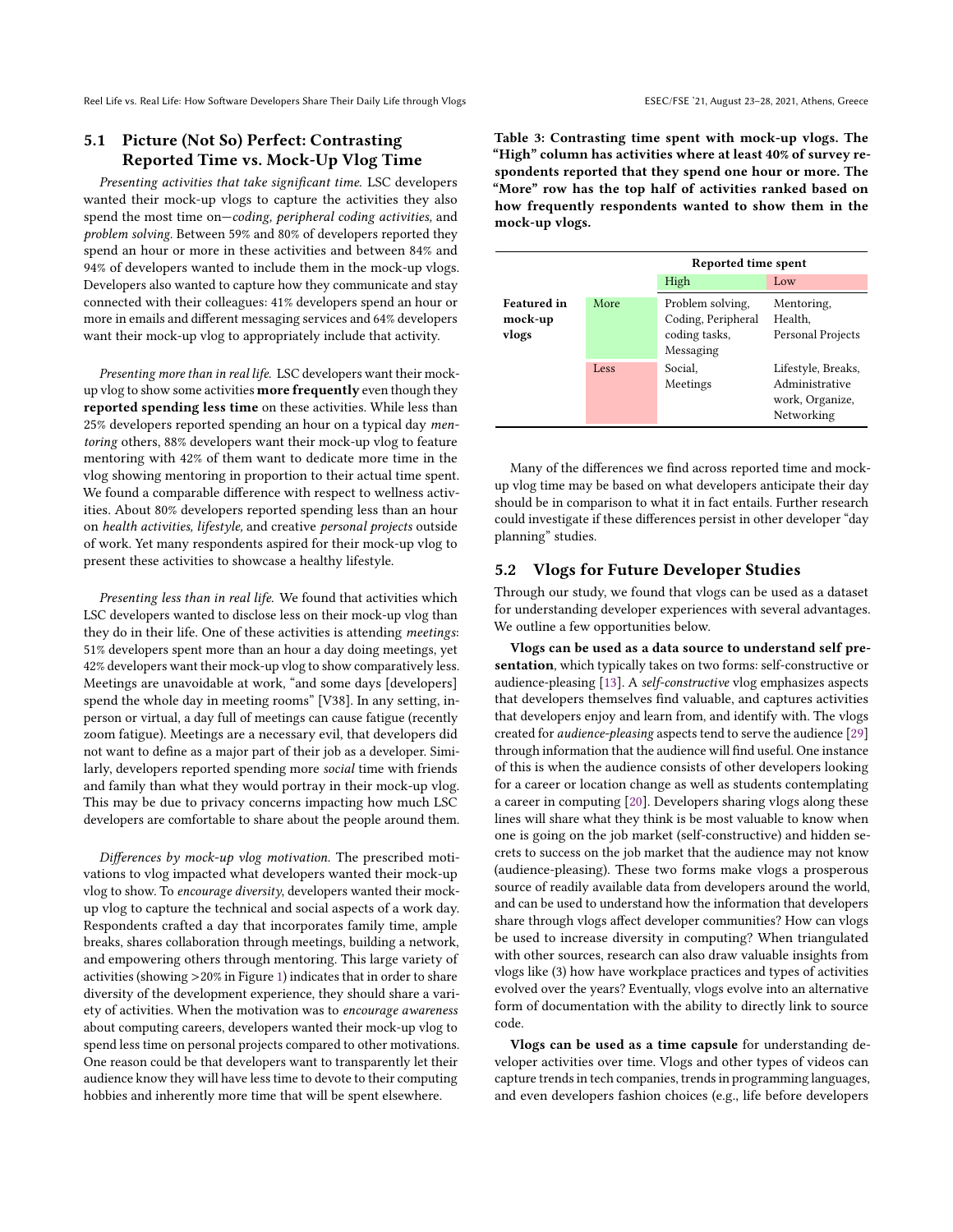wore hoodies) to study them over time periods. One example of a time period that can be studied is the difference between collaboration challenges developer faced during the COVID-19 pandemic compared to challenges the pandemic—a unique time period where many software developers were working remotely. Using vlogs as a time capsule provides the opportunity for studies to even compare developers at the inception of video sharing [\[49\]](#page-11-6) to the present.

Vlogs can be used to study the diversity of software developers. When studying diversity, small groups of developers (e.g., Trans\*, Black, visually-impaired, etc.) may be over-sampled for empirical studies due to the small size of their population, leading to study fatigue. Vlogs can be the first dataset researchers use for an analysis of these group's behavior and expertise before asking the same group of developers to take another survey, thus reducing survey fatigue. Likewise, if there are not already vlogs for this group, researchers could design a study for developers in this study to share details about multiple parts of their experience to use as a reference for many studies to come. Another example of vlogs being a resource to reach out to demographics of developers we traditionally don't have access to such as developers across geographic regions (e.g., a researcher in the Netherlands studying developers in Japan). The breadth of vlogs provides a snapshot at the intersections between technical and socio-cultural experiences around the world.

Future researchers should be mindful of the opportunities (and challenges) that this type of developer populations present with respect to their studies. We acknowledge that vlogs are not a substitute for conducting other types of empirical studies of developers, however, we hope researchers refer to them as an alternative for conducting empirical studies.

#### 6 LIMITATIONS

We used a mixed method study approach based on vlogs on YouTube and a survey in a large software company. Findings from qualitative research are difficult quantify, so we triangulate our insights from the vlog analysis with a survey of 335 developers. As with any empirical study, there are limitations to this work.

For the vlog data, the videos may not be an accurate depiction of an actual workday. For example, to stand out developers may vlog stories that are unique and interesting, add elements like humor and suspetnse, and adhere to current trends like work-life balance and work from home. Vlogs may also be affected by monetization of he videos on YouTube. Despite these potential limitations, vlogs provide a unique form of observational data into a developer's natural environment. Compared to observations and field studies, vlogs can be studied at a much lower cost, and provide access to participants beyond physical boundaries and outside work hours.

Additionally, it requires a level of comfort to be in-front of camera and capture certain parts of their day. In part, the goal of this research, specifically [4.2,](#page-6-0) was to identify if there is an overlap in activities between those who the SE community refers to as an "average" developer (an LSC developer) versus developers that identify themselves beyond that (in this case software vloggers). Vlogs are a unique dataset that captures this diversity. Through this and future

studies, we aim to understand how SE researchers and the community can broaden their perspective of who software developers are and what they do.

The activity categories identified through negotiated agreement across three researchers are aggregated from "A day in the life of a developer" vlogs on YouTube. These activities depend on many factors such as the job roles, location, and developers' individual experiences. Despite having a very diverse population of developers, our reported findings may not generalize to other types of videos by developers on other types of videos on YouTube like tutorials or other platforms like TikTok.

The survey may have been influenced by self-selection bias [\[15\]](#page-10-14). When sharing preferences about what activities to capture in mockup vlog, individual developers may have different priorities and feel more strongly about the value of certain activities than the average population of developers. Furthermore, the survey was conducted in a large software company and may not generalize to other companies or open source. What developers at LSC report they do are limited by response biases to some extent, influenced by the desire to present socially acceptable information. These are limitations of surveys in general. To reduce primacy bias we randomized items when possible. To reduce social desirability bias, all survey responses were anonymous and unlinked in order to give respondents confidence to answer freely–or to not answer at all (no questions were required). To facilitate replication of this work, we provide supplemental material.

## 7 RELATED WORK

YouTube and work. The concepts of self-presentation and identity on YouTube have been studied for several types of workers, for example dentists [\[32\]](#page-11-7), nurses [\[30\]](#page-11-8), or Uber drivers [\[16\]](#page-10-15). YouTube videos have also been investigated in the context of learning, for example for student nurses [\[19\]](#page-10-16). In general, online videos have been helpful for learning new technical content. For example, technical content being available as interactive lessons through MOOCs have been helpful with teaching technical content in large course settings [\[17,](#page-10-17) [27\]](#page-11-9). In the context of work, funny videos have been found to have a positive influence on work-related well-being [\[28\]](#page-11-10). A common self-presentation technique on YouTube and other social media is micro-celebrity [\[37\]](#page-11-11) in which "people view themselves as a public persona to be consumed by others, use strategic intimacy to appeal to followers, and regard their audience as fans" [\[36\]](#page-11-12).

Developers on social media. The landscape of software engineering has been changed dramatically by social media [\[14,](#page-10-18) [45,](#page-11-13) [46\]](#page-11-14). Past empirical studies have focused on the use of various social media for software development, for example, social coding on GitHub [\[21\]](#page-10-19); asking questions on social Q&A sites such as Stack-Overflow [\[47\]](#page-11-15); staying current [\[41\]](#page-11-16); following OSS projects [\[24,](#page-10-20) [41\]](#page-11-16), and creating social movements [\[34\]](#page-11-17) with Twitter; discussing security threats on Reddit [\[33\]](#page-11-18); programming mentorship communities on Twitch.tv [\[23\]](#page-10-21), and sharing documentation and knowledge on YouTube [\[35\]](#page-11-19). Many developers publish video tutorials about software development on YouTube. Research has recently started to extract relevant fragments [\[39\]](#page-11-20) and source code [\[31,](#page-11-21) [48\]](#page-11-22) from tutorial videos to support software developers.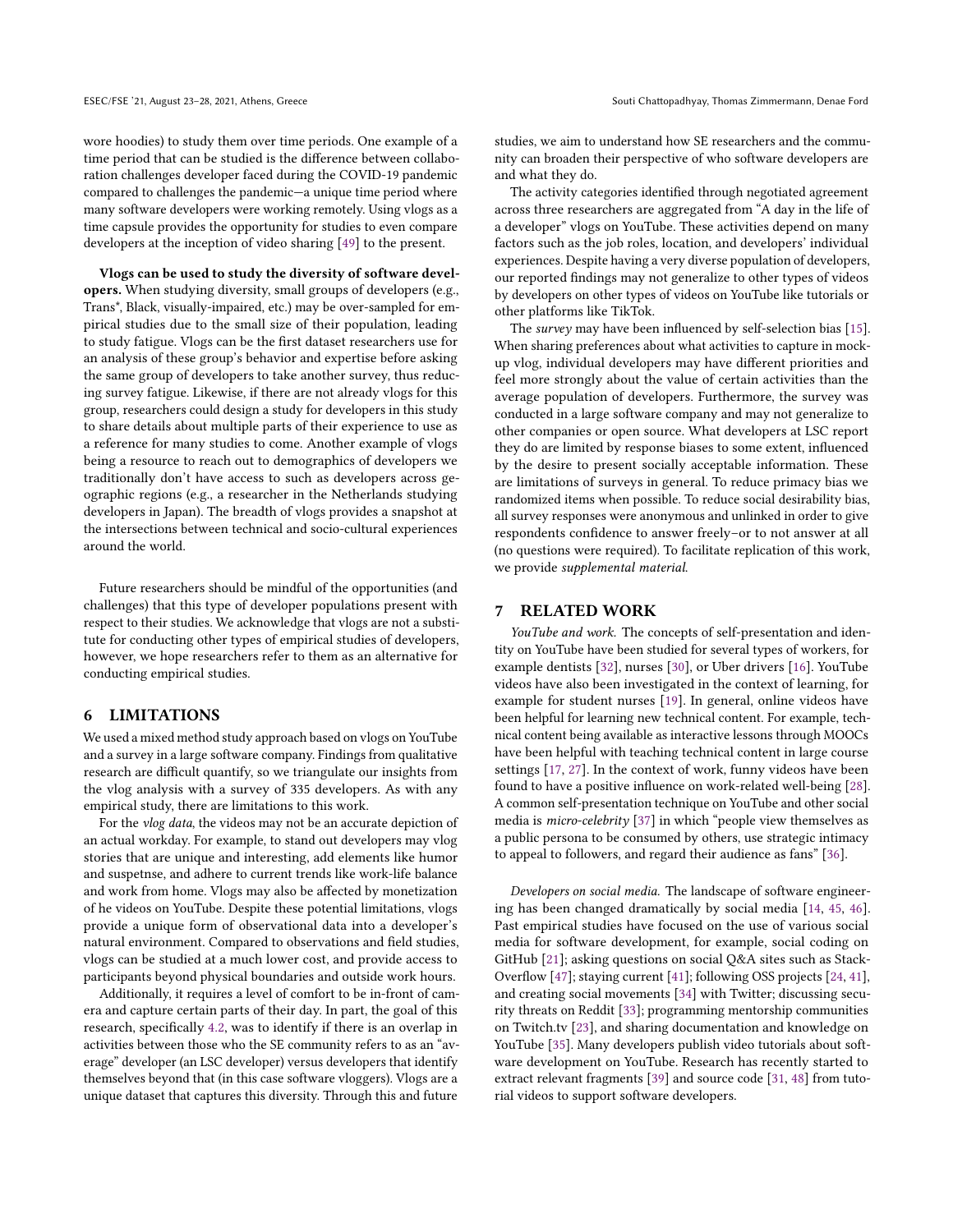Reel Life vs. Real Life: How Software Developers Share Their Daily Life through Vlogs ESEC/FSE '21, August 23-28, 2021, Athens, Greece

How developer spend their time. Several studies have investigated developers' workdays, daily activities, and work processes to gain insights about software development. Several studies relied on telemetry data that automatically records developers' interactions with a computer. For example, Aman et al. [\[9\]](#page-10-22) investigated 6,300 hours of work time from over 100 professional C# developers in Visual Studio to identify how much is spend on activities such as code editing and execution or navigation. Astromskis et al. [\[11\]](#page-10-23) analyzed 1,000 hours of activities of six developers within an IDE with respect to development activities, online help, and task switching. A limitation of telemetry-based studies is that they cannot capture time away from the computer. Several studies relied on self-reported data, typically collected through surveys or online diaries. For example, Ford et al. [\[25\]](#page-10-24) identified various personas and working styles of developers based on self-reported time spent on knowledge worker activities in a survey. Meyer et al. [\[38\]](#page-11-23) characterized productive workdays of developers based of self-reported time spent in a survey. Conceptually the day-in-the-life vlogs are a different form of diary. While existing studies bring out important aspects of workdays, our study of vlogs reveals "who developers are" beyond just nine-to-five at work. Our study captures unique aspects such as hobbies and side project, social activities, health, workout, and lifestyle of developers.

Gray literature. Unlike published, formal literature in academic journals and conferences papers, gray literature is considered to be blog posts, videos, and white papers. Special literature review techniques have emerged that include gray literature [\[26\]](#page-10-25). Often these reviews are based on industrial literature like for example this review on the pains and gains of micro-services [\[43\]](#page-11-24). The dayin-the-life vlogs analyzed in this paper can be considered as a form of gray literature, which to the best of our knowledge has not yet been studied in software engineering.

## 8 CONCLUSION & FUTURE WORK

Our study presents an empirical analysis of what developers who vlog share about their professional and personal life to the world, and what developers who don't vlog anticipate sharing about their full-life experience publicly. We find that both groups of developers provide insights into true experiences despite differences in how much technical depth (e.g., coding, problem solving, etc.) and social depth (e.g., lifestyle, family time, mental health, etc.) they present. Together, they present a richer and more complete description of 'what software developers do' in a day. We envision future research in this area deepening our understanding of developer identity presentation and how vlogs can be a vehicle for personal self reflection and naive realism.

#### ACKNOWLEDGEMENTS

We thank the developers who shared their stories on YouTube and the respondents to our survey. Souti Chattopadhyay worked on this project as a research intern in the Software Analysis and Intelligence Group at Microsoft Research. This work was partially supported by the National Science Foundation under Grant Number 2008089.

#### **REFERENCES**

- <span id="page-10-6"></span>[1] 2021. Codeacademy. Learn data science, web development, programming, and more. <https://www.codecademy.com/>
- <span id="page-10-8"></span>[2] 2021. Instagram. <https://www.instagram.com/>
- <span id="page-10-4"></span>[3] 2021. Notion. All-in-one workspace. One tool for your whole team. Write, plan, and get organized. <https://www.notion.so/>
- <span id="page-10-5"></span>[4] 2021. Redux. A Predictable State Container for JS Apps. <https://redux.js.org/>
- <span id="page-10-11"></span>[5] 2021. Steam. Steam is the ultimate destination for playing, discussing, and creating games. <https://store.steampowered.com/about/>
- <span id="page-10-9"></span><span id="page-10-7"></span>[6] 2021. SwiftUI. Better Apps. Less Code. <https://developer.apple.com/xcode/swiftui/><br>[7] 2021. Udemy. Improving Lives Through Learning. https://about.udemy.com/ 2021. Udemy. Improving Lives Through Learning. [https://about.udemy.com/](https://about.udemy.com/?locale=en-us)
- <span id="page-10-10"></span>[?locale=en-us](https://about.udemy.com/?locale=en-us) [8] 2021. Unity. For all the creators. Break the barriers of reality – bring new ideas to life with Unity. <https://unity.com/>
- <span id="page-10-22"></span>[9] S. Amann, S. Proksch, S. Nadi, and M. Mezini. 2016. A Study of Visual Studio Usage in Practice. In 2016 IEEE 23rd International Conference on Software Analysis, Evolution, and Reengineering (SANER), Vol. 1. 124–134. [https://doi.org/10.1109/](https://doi.org/10.1109/SANER.2016.39) [SANER.2016.39](https://doi.org/10.1109/SANER.2016.39)
- <span id="page-10-0"></span>[10] Oya Aran, Joan-Isaac Biel, and Daniel Gatica-Perez. 2013. Broadcasting oneself: Visual discovery of vlogging styles. IEEE Transactions on multimedia 16, 1 (2013), 201–215. <https://doi.org/10.1109/TMM.2013.2284893>
- <span id="page-10-23"></span>[11] Saulius Astromskis, Gabriele Bavota, Andrea Janes, Barbara Russo, and Massimiliano Di Penta. 2017. Patterns of developers behaviour: A 1000-hour industrial study. Journal of Systems and Software 132 (2017), 85-97. [https:](https://doi.org/10.1016/j.jss.2017.06.072) [//doi.org/10.1016/j.jss.2017.06.072](https://doi.org/10.1016/j.jss.2017.06.072)
- <span id="page-10-3"></span>[12] Atlassian. 2021. Issue and Project Tracking Software. [https://www.atlassian.com/](https://www.atlassian.com/software/jira) [software/jira](https://www.atlassian.com/software/jira)
- <span id="page-10-12"></span>[13] Roy F Baumeister and Debra G Hutton. 1987. Self-presentation theory: Selfconstruction and audience pleasing. In Theories of group behavior. Springer, 71–87. [https://doi.org/10.1007/978-1-4612-4634-3\\_4](https://doi.org/10.1007/978-1-4612-4634-3_4)
- <span id="page-10-18"></span>[14] Andrew Begel, Robert DeLine, and Thomas Zimmermann. 2010. Social media for software engineering. In Proceedings of the FSE/SDP workshop on Future of software engineering research. 33–38. <https://doi.org/10.1145/1882362.1882370>
- <span id="page-10-14"></span>[15] Jelke Bethlehem. 2010. Selection bias in web surveys. International Statistical Review 78, 2 (2010), 161–188. <https://doi.org/10.1111/j.1751-5823.2010.00112.x>
- <span id="page-10-15"></span>[16] Ngai Keung Chan. 2019. "Becoming an expert in driving for Uber": Uber driver/bloggers' performance of expertise and self-presentation on YouTube. New Media & Society 21, 9 (2019), 2048–2067. [https://doi.org/10.1177/](https://doi.org/10.1177/1461444819837736) [1461444819837736](https://doi.org/10.1177/1461444819837736)
- <span id="page-10-17"></span>[17] Gayle Christensen, Andrew Steinmetz, Brandon Alcorn, Amy Bennett, Deirdre Woods, and Ezekiel Emanuel. 2013. The MOOC phenomenon: who takes massive open online courses and why? SSRN (2013). <https://doi.org/10.2139/ssrn.2350964>
- <span id="page-10-1"></span>[18] J. Clement. 2019. Average YouTube video length as of December 2018, by category. Retrieved Sept 20, 2020 from [https://www.statista.com/statistics/1026923/](https://www.statista.com/statistics/1026923/youtube-video-category-average-length/) [youtube-video-category-average-length/.](https://www.statista.com/statistics/1026923/youtube-video-category-average-length/)
- <span id="page-10-16"></span>[19] Andrew Clifton and Claire Mann. 2011. Can YouTube enhance student nurse learning? Nurse education today 31, 4 (2011), 311–313. [https://doi.org/10.1016/j.](https://doi.org/10.1016/j.nedt.2010.10.004) [nedt.2010.10.004](https://doi.org/10.1016/j.nedt.2010.10.004)
- <span id="page-10-13"></span>[20] Robert Cummings, Earl Huff, Naja Mack, Kevin Womack, Amber Reid, Brandon Ghoram, Juan Gilbert, and Kinnis Gosha. 2019. Vlog Commentary YouTube Influencers as Effective Advisors in College and Career Readiness for Minorities in Computing: An Exploratory Study. In 2019 Research on Equity and Sustained Participation in Engineering, Computing, and Technology (RESPECT). 1–8. [https:](https://doi.org/10.1109/RESPECT46404.2019.8985961) [//doi.org/10.1109/RESPECT46404.2019.8985961](https://doi.org/10.1109/RESPECT46404.2019.8985961)
- <span id="page-10-19"></span>[21] Laura Dabbish, Colleen Stuart, Jason Tsay, and Jim Herbsleb. 2012. Social coding in GitHub: transparency and collaboration in an open software repository. In Proceedings of the ACM 2012 conference on computer supported cooperative work. 1277–1286. <https://doi.org/10.1145/2145204.2145396>
- <span id="page-10-2"></span>[22] Olga Elizarova, Jen Briselli, and Kimberly Dowd. 2017. Participatory Design in Practice. Retrieved February 19, 2021 from [https://uxmag.com/articles/](https://uxmag.com/articles/participatory-design-in-practice) [participatory-design-in-practice.](https://uxmag.com/articles/participatory-design-in-practice)
- <span id="page-10-21"></span>[23] Travis Faas, Lynn Dombrowski, Alyson Young, and Andrew D Miller. 2018. Watch me code: Programming mentorship communities on Twitch.tv. Proceedings of the ACM on Human-Computer Interaction 2, CSCW (2018), 1-18. [https://doi.org/](https://doi.org/10.1145/3274319) [10.1145/3274319](https://doi.org/10.1145/3274319)
- <span id="page-10-20"></span>[24] Hongbo Fang, Daniel Klug, Hemank Lamba, James Herbsleb, and Bogdan Vasilescu. 2020. Need for Tweet: How Open Source Developers Talk About Their GitHub Work on Twitter. In Proceedings of the 17th International Conference on Mining Software Repositories (Seoul, Republic of Korea) (MSR '20). Association for Computing Machinery, New York, NY, USA, 322–326. [https:](https://doi.org/10.1145/3379597.3387466) [//doi.org/10.1145/3379597.3387466](https://doi.org/10.1145/3379597.3387466)
- <span id="page-10-24"></span>[25] Denae Ford, Thomas Zimmermann, Christian Bird, and Nachiappan Nagappan. 2017. Characterizing Software Engineering Work with Personas Based on Knowledge Worker Actions. In Proceedings of the 11th ACM/IEEE International Symposium on Empirical Software Engineering and Measurement (Markham, Ontario, Canada) (ESEM '17). IEEE Press, 394–403. <https://doi.org/10.1109/ESEM.2017.54>
- <span id="page-10-25"></span>[26] Vahid Garousi, Michael Felderer, and Mika V Mäntylä. 2019. Guidelines for including grey literature and conducting multivocal literature reviews in software